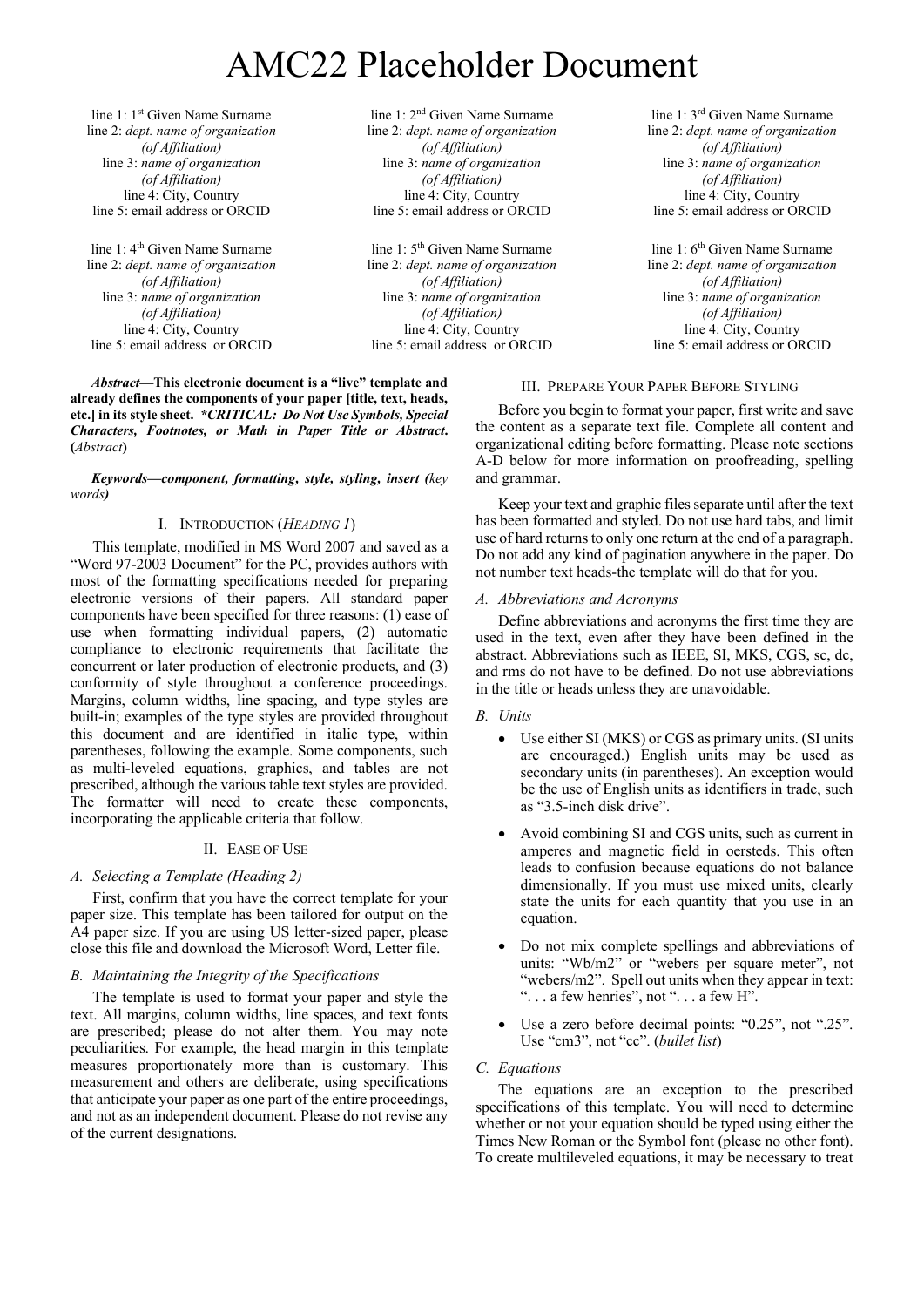the equation as a graphic and insert it into the text after your paper is styled.

Number equations consecutively. Equation numbers, within parentheses, are to position flush right, as in (1), using a right tab stop. To make your equations more compact, you may use the solidus  $( / )$ , the exp function, or appropriate exponents. Italicize Roman symbols for quantities and variables, but not Greek symbols. Use a long dash rather than a hyphen for a minus sign. Punctuate equations with commas or periods when they are part of a sentence, as in:

$$
a + b = \gamma \tag{1}
$$

Note that the equation is centered using a center tab stop. Be sure that the symbols in your equation have been defined before or immediately following the equation. Use "(1)", not "Eq. (1)" or "equation (1)", except at the beginning of a sentence: "Equation (1) is . . ."

#### *D. Some Common Mistakes*

- The word "data" is plural, not singular.
- The subscript for the permeability of vacuum  $\mu_0$ , and other common scientific constants, is zero with subscript formatting, not a lowercase letter "o".
- In American English, commas, semicolons, periods, question and exclamation marks are located within quotation marks only when a complete thought or name is cited, such as a title or full quotation. When quotation marks are used, instead of a bold or italic typeface, to highlight a word or phrase, punctuation should appear outside of the quotation marks. A parenthetical phrase or statement at the end of a sentence is punctuated outside of the closing parenthesis (like this). (A parenthetical sentence is punctuated within the parentheses.)
- A graph within a graph is an "inset", not an "insert". The word alternatively is preferred to the word "alternately" (unless you really mean something that alternates).
- Do not use the word "essentially" to mean "approximately" or "effectively".
- In your paper title, if the words "that uses" can accurately replace the word "using", capitalize the "u"; if not, keep using lower-cased.
- Be aware of the different meanings of the homophones "affect" and "effect", "complement" and "compliment", "discreet" and "discrete", "principal" and "principle".
- Do not confuse "imply" and "infer".
- The prefix "non" is not a word; it should be joined to the word it modifies, usually without a hyphen.
- There is no period after the "et" in the Latin abbreviation "et al.".
- The abbreviation "i.e." means "that is", and the abbreviation "e.g." means "for example".

An excellent style manual for science writers is [7].

# IV. USING THE TEMPLATE

After the text edit has been completed, the paper is ready for the template. Duplicate the template file by using the Save As command, and use the naming convention prescribed by your conference for the name of your paper. In this newly created file, highlight all of the contents and import your prepared text file. You are now ready to style your paper; use the scroll down window on the left of the MS Word Formatting toolbar.

# *A. Authors and Affiliations*

**The template is designed for, but not limited to, six authors.** A minimum of one author is required for all conference articles. Author names should be listed starting from left to right and then moving down to the next line. This is the author sequence that will be used in future citations and by indexing services. Names should not be listed in columns nor group by affiliation. Please keep your affiliations as succinct as possible (for example, do not differentiate among departments of the same organization).

*1) For papers with more than six authors:* Add author names horizontally, moving to a third row if needed for more than 8 authors.

*2) For papers with less than six authors:* To change the default, adjust the template as follows.

*a) Selection:* Highlight all author and affiliation lines.

*b) Change number of columns:* Select the Columns icon from the MS Word Standard toolbar and then select the correct number of columns from the selection palette.

*c) Deletion:* Delete the author and affiliation lines for the extra authors.

#### *B. Identify the Headings*

Headings, or heads, are organizational devices that guide the reader through your paper. There are two types: component heads and text heads.

Component heads identify the different components of your paper and are not topically subordinate to each other. Examples include Acknowledgments and References and, for these, the correct style to use is "Heading 5". Use "figure caption" for your Figure captions, and "table head" for your table title. Run-in heads, such as "Abstract", will require you to apply a style (in this case, italic) in addition to the style provided by the drop down menu to differentiate the head from the text.

Text heads organize the topics on a relational, hierarchical basis. For example, the paper title is the primary text head because all subsequent material relates and elaborates on this one topic. If there are two or more sub-topics, the next level head (uppercase Roman numerals) should be used and, conversely, if there are not at least two sub-topics, then no subheads should be introduced. Styles named "Heading 1", "Heading 2", "Heading 3", and "Heading 4" are prescribed.

# *C. Figures and Tables*

*a) Positioning Figures and Tables:* Place figures and tables at the top and bottom of columns. Avoid placing them in the middle of columns. Large figures and tables may span across both columns. Figure captions should be below the figures; table heads should appear above the tables. Insert